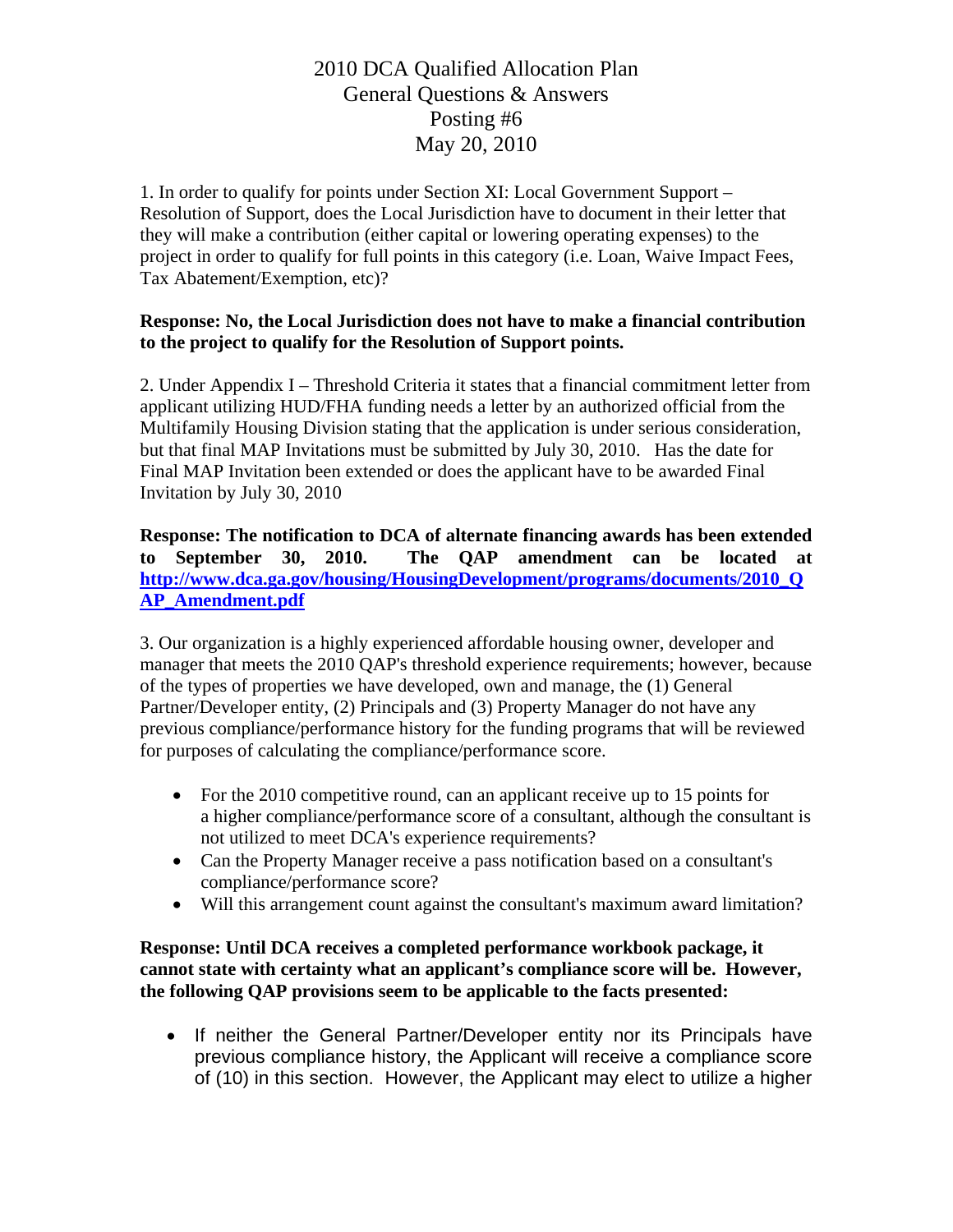compliance score received by a partner or consultant that they are utilizing to meet DCA experience requirements.

• The Compliance score shall be determined by calculating the Compliance score for each entity and the Principals of the entity. The entity Compliance score shall be determined by averaging the compliance score of each entity and all principals who have Compliance history. Principals with no Compliance history do not need to be included in the calculation of the entity score.

4. The DCA Utility Allowances currently posted on the website are dated June 1, 2009. Does DCA anticipate posting updated Utility Allowances in June 2010 for use in HOME and Tax Credit Applications? I have been unable to locate the map that depicts which counties comprise the Northern, Middle or Southern Regions. Can you please direct me to where that map can be found or post it to the website with the Utility Allowances?

### **Response: The DCA Utility Allowance Regional Map is now posted with 2010 round information. Updated DCA Utility Allowances will be by June 1, 2010.**

5. In Appendix II of the QAP, there are 3 points offered under Community Transportation Options for sites that are "located within ½ mile walking distance of a rapid rail transit station..." If a site is located within  $\frac{1}{2}$  mile walking distance of a MARTA bus stop that provides direct service to a MARTA rail station, is it still considered a rapid rail transit station?

### **Response: A MARTA bus stop is not considered a rapid rail transit station.**

6. Is an appraisal required where there is an identity of interest, but the site will be ground leased to the partnership for a nominal amount?

**Response: An appraisal will not be required with the application where there is a ground lease for a nominal amount and no other material upfront costs such as, but not limited to, option fees, pre-paid relocation costs, etc. "Material" is generally more than 1% of Total Development Cost, but is at DCA's sole discretion. Section 5 of Appendix I requires that all selected tax credit only projects provide an appraisal on or before closing- see page 13 of 46.** 

7. For projects where there will be an operating subsidy, the Application Instructions state that original documentation detailing the source, amounts, and duration of the operating subsidy must be included. Could you please define what specific documentation is required here?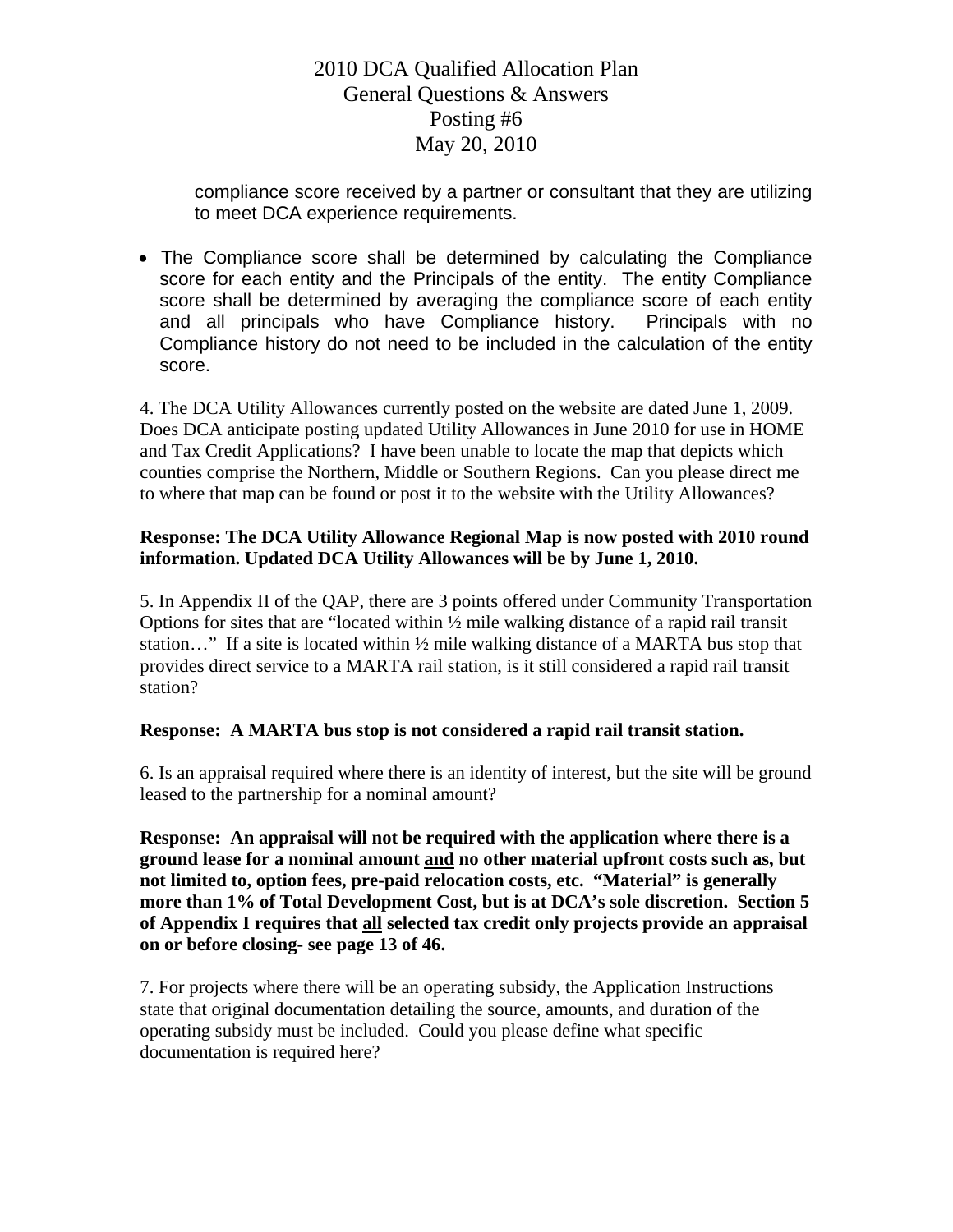#### **Response: In order to accurately answer this question, DCA would need to know additional details regarding the operating subsidy.**

8. Are the Additional HOME/HUD Requirements listed in the application attachments checklist only applicable to project seeking HOME Funds or are they applicable to projects receiving other forms of HUD assistance such as Project Based Section 8 Rental Assistance? Those requirements are:

Site & Neighborhood Standards Documentation US Census Tract Documentation Certification for Contracts, Loans and Co-Op Agreements Disclosure of Lobbying Activities Applicant/Recipient Disclosure/Update Report MBE/WBE Outreach Plan Guide Form Affirmative Fair Housing Marketing Plan

**Response: They are applicable to all projects which receive HUD assistance that requires compliance with those requirements. While DCA does not approve compliance with HUD requirements for assistance not allocated by DCA, it will review those documents in determining whether the HUD financial commitments provided are firm.** 

9. In Section X of the 2010 Competitive Scoring Criteria of the 2010 QAP, the QAP states that "projects located in a rural area that have less than 80 residential units will receive 2 points." However, in Part IX-Scoring Criteria, Section 10 of the tax credit core application, the application notes that rural points can be claimed for developments in rural areas with 80 residential units or less. Can DCA please confirm if a development in a rural area with 80 units will be eligible to apply for the rural points?

#### **Response: Only project located in a Rural area that have less than 80 residential units will receive 2 points. The Qualified Allocation Plan takes precedence over other DCA documents.**

10. Regarding Local Government Support, if a development receives a resolution of support from the governing body of a municipality, is it also necessary to acquire a letter from the chief elected official outlining all the information required in the governing body resolution in order to be eligible for the Local Government Support points?

### **Response: In addition to the resolution of support the following items must also be included to receive 3 points under Resolution of Support:**

- **Evidence of Adoption of Resolution**
- **Letter from elected official (as specified in the local governments Charter) in DCA format**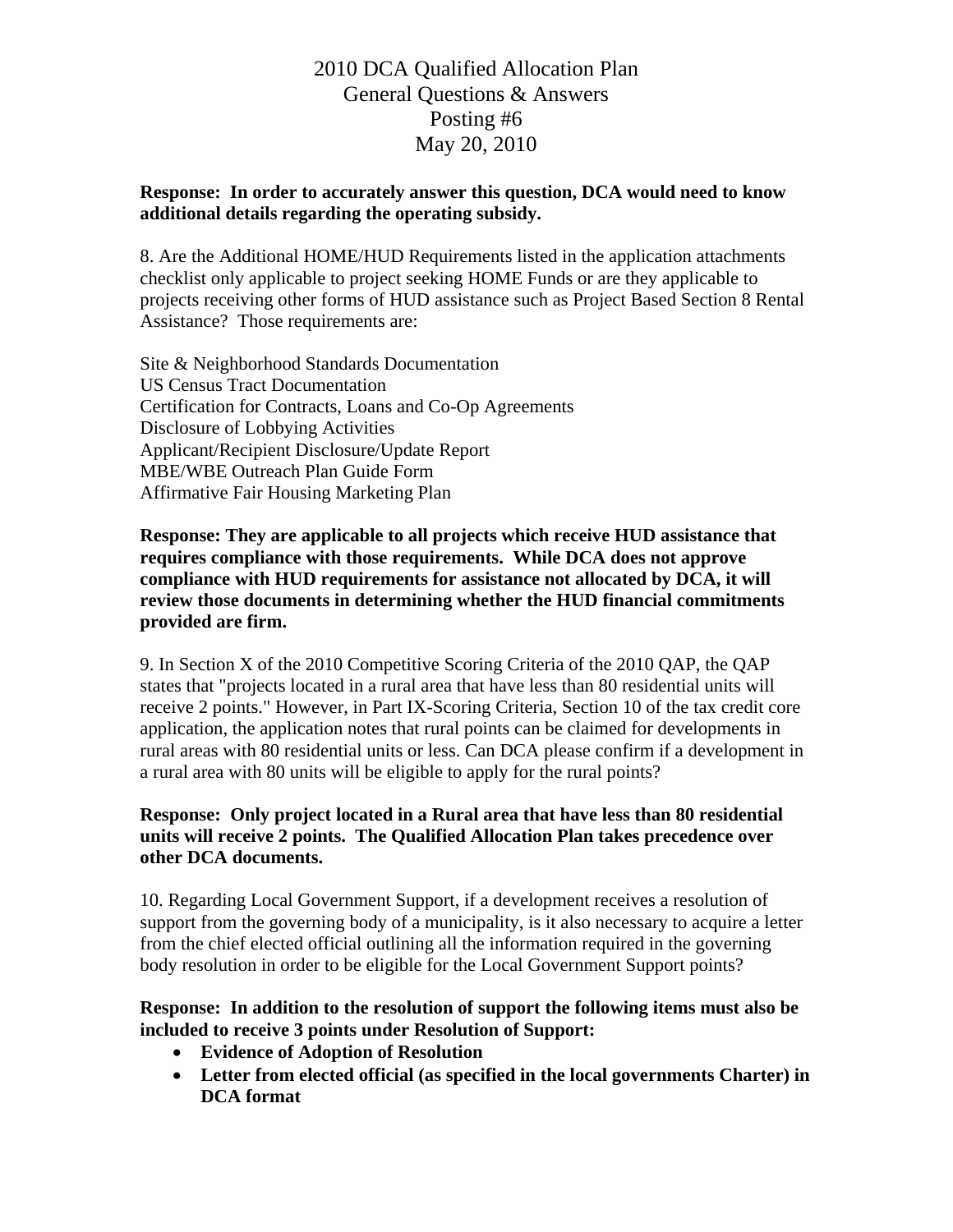## • **Charter (if applicable)**

11. Can you describe what the HUD Priority Letter is and is this something the local HUD Office will provide?

### **Response: The HUD Priority Letter is provided by the local HUD office. Please consult the HUD office for a description of the letter.**

12. Under the Additional Feasibility Documents section of the application checklist, what is considered sufficient documentation for the pro forma Real Estate Taxes to be included in the operating budget? Are you looking for an estimate from the local tax assessor's office or can this be an estimate created by the applicant using local millage rates, etc.?

**Response: Threshold Section 1, C, Project Feasibility, states that Applicants are encouraged to provide support documentation for tax estimates. Projects that do not provide a reasonable estimate of operating costs will be determined to be infeasible. Examples of tax support are a copy of the most recent tax bill for an existing property or an estimate from the tax assessor for new construction projects other forms of support may be used as long as DCA can sufficient infer that the proposed tax estimate is accurate.** 

13. Is this Site Relocation Survey and the Relocation/Displacement Checklist the same item? Page 10 of the Relocation Manual Item 4 under the Required Application Documents, notes "The Site Relocation Survey (OAH Form L-1)" is required. Form L-1 is the Relocation/Displacement Checklist. I am assuming the relocation/displacement checklist is what you are looking for.

**Response: No, the Site Relocation Survey (OAH L-11) and Relocation/Displacement Checklist are not the same forms. The 2010 Relocation and Displacement Manual Page 10, section 4 lists the required application documents. The Site Relocation Survey (OAH L-11) is required for all applications regardless if the property is occupied or unoccupied.** 

14. Please confirm the Special Needs Projects documentation only applies to applicants seeking a funding award from the Special Needs Set-Aside? Projects not applying for funding from Special Needs Set-Aside are not required to include these in their application. Those documents are listed in the application attachments as follows:

Marketing Plan for Special Needs Populations

Description of Access to Supportive Services, Transportation and Community Amenities Identify Service Providers that can provide referrals to the project Agreement to requirement to regularly contact local service provider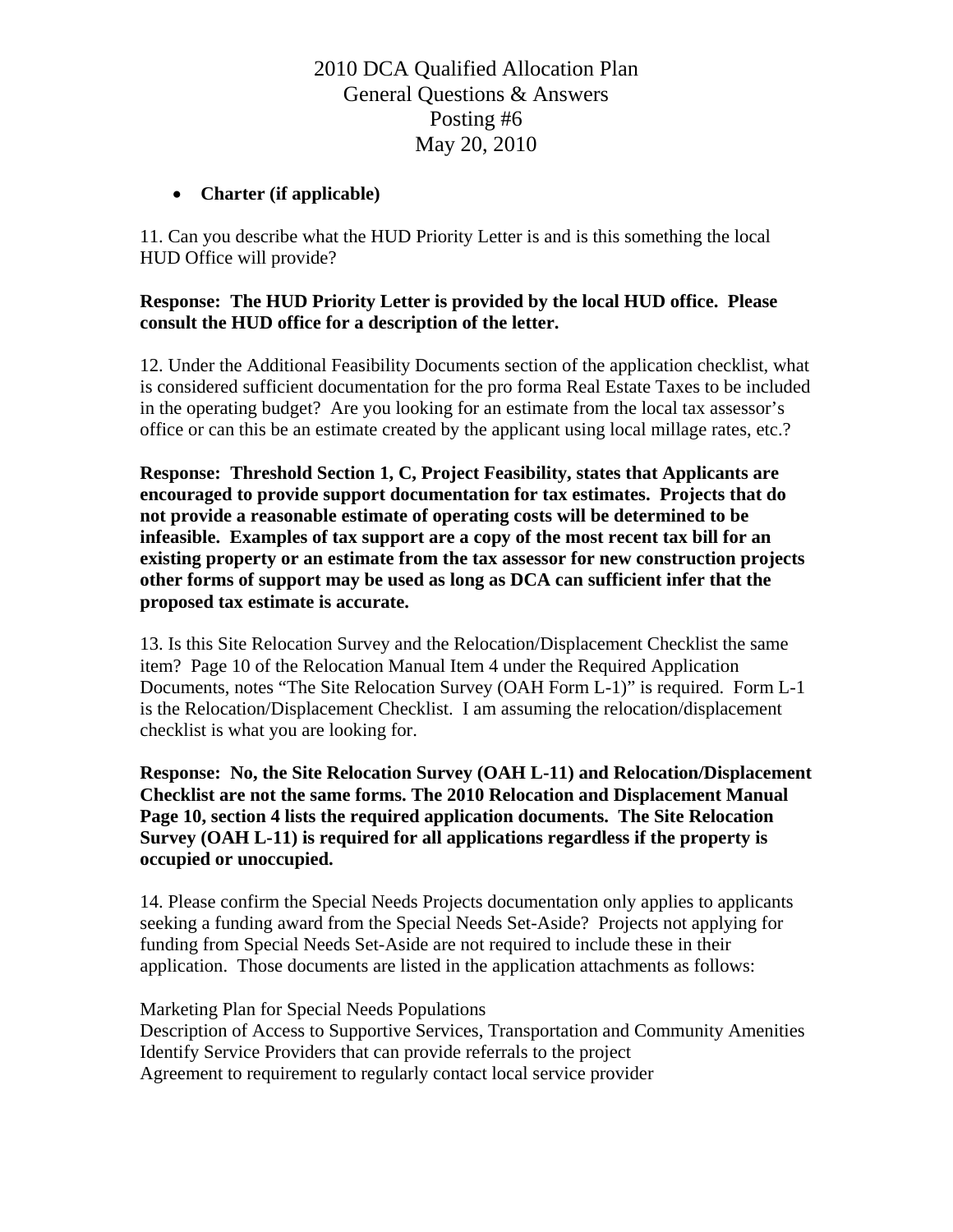**Response: All projects selected for funding (regardless of their tenancy) must demonstrate a willingness to initiate marketing of units to special needs population. Each project selected for an award of credits must prepare and submit a Marketing Plan outlining how the project will market units to tenant with special needs. However, that marketing plan will not need to be provided until after the project is selected for funding. Special Need projects should project these documents in the application.** 

15. Can an applicant select more than (1) Set-Aside in their application?

### **Response: Yes, as long you qualify for the selected set-asides.**

16. For Scoring Purposes, is a Resolution of Support different from a Community Support Letter or Letter of Support from the Mayor or Town CEO?

#### **Response: For scoring purposes the resolution of support must be adopted by the Local Government (as defined in its charter).**

17. On page 43 of Appendix I: Threshold Criteria of the 2010 QAP, it states: All projects, new construction and rehabilitation, must submit a DCA relocation survey which specifically addresses the development history and occupancy of the proposed project. Failure to complete the survey and include it in the Application will result in a Threshold failure.

Is the above-referenced survey a new form that will be included in the 2010 relocation manual? When can we expect the relocation manual to be released?

### **Response: Yes, the Site Relocation Form (OAH L-11) is a new requirement for all applicants. The form can be found in the 2010 Relocation and Displacement Manual currently posted on the DCA website.**

18. On page 44 of Appendix I: Threshold Criteria of the 2010 QAP, it states: For credits projects, DCA will not allow permanent displacement of tenants if avoidable. If the Applicant anticipates displacing tenants, the Applicant must include in the Application a detailed displacement plan, which sets forth the specifics of the displacement include a projected budget and an explanation of efforts planned by the Applicant to mitigate the impact of the displacement. Any displacement of tenants will be subject to DCA's prior written approval.

**Response: Applicants must make every effort to minimize displacement of existing tenants by adhering to Relocation and Displacement Policies as outlined in the 2010 manual.**